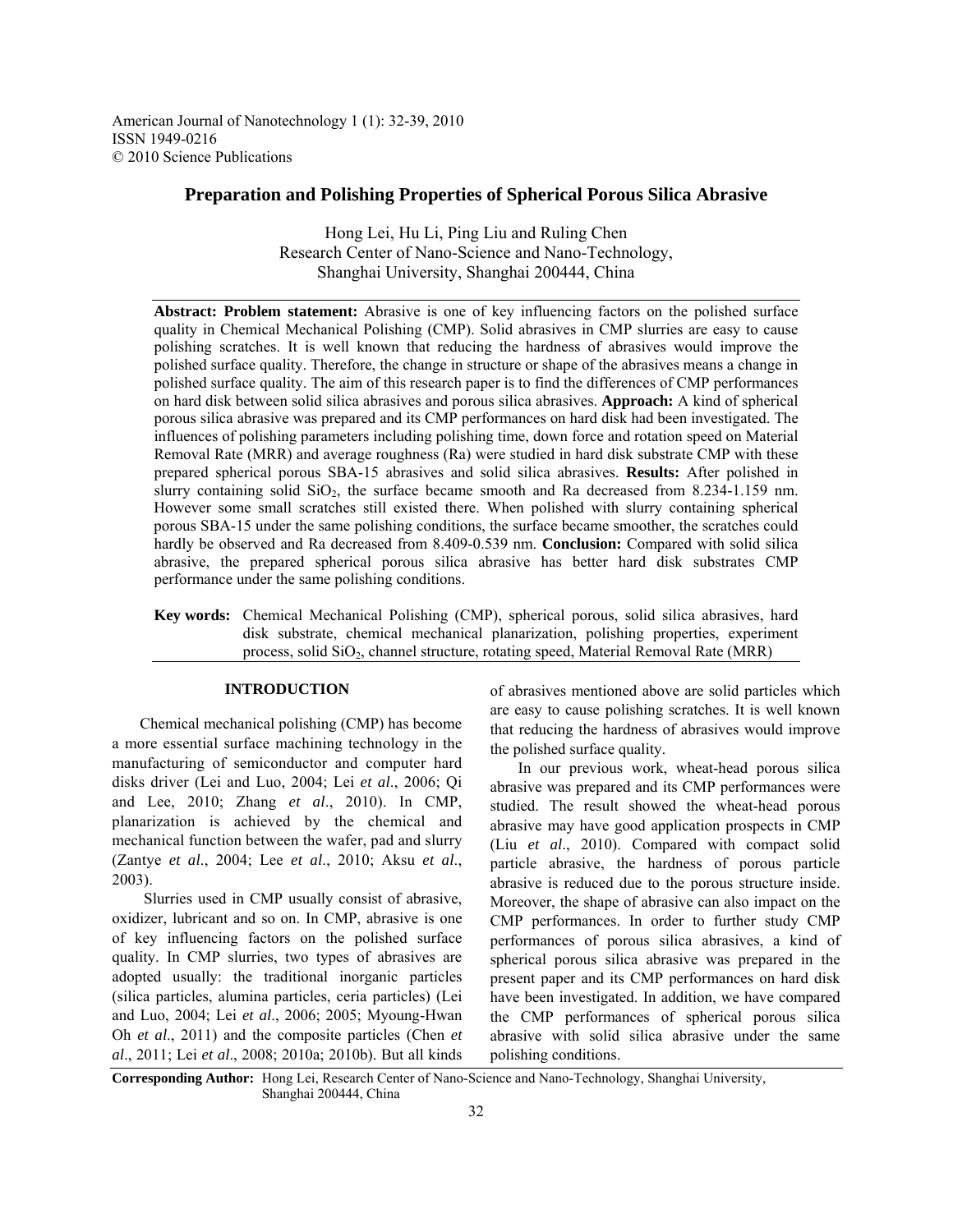# **MATERIALS AND METHODS**

**Preparation of spherical porous silica abrasive and slurry:** The synthesis method was based on hydrothermal synthesis method (Zhao *et al*., 1998). Based on the method of preparing wheat-head porous silica (Liu *et al*., 2010) we got spherical porous silica by adding Hexadecyl Trimethyl Ammonium Bromide (CTAB). The experiment process of preparation of spherical porous silica abrasive and Slurry is shown in Fig. 1. A more details description about the experiment process is also referred to Liu *et al*., 2010.

**Polishing tests:** The polishing conditions and materials of the polishing tests are shown in Table 1. The hard disk substrates were washed with ultrasonic in a detergent after polishing. Finally, they were dried by a multi-functional drying system.

**Analyses of the polished surfaces:** MRR and Ra have been measured to evaluate the polishing effects in different polishing conditions. The surface topography and Ra were measured by using the surface profiler (Zygo Corp., France). The MRR is determined by the hard disk's weight loss:

$$
MRR = \frac{(M_1 - M_2)}{t}
$$
 (1)

where,  $M_1$  and  $M_2$  are the mass of hard disk substrates before and after polishing, respectively. t is the polishing time. All mass data are mean value of six times.



Fig. 1: Experiment process of preparation of spherical porous silica abrasive and Slurry

| Tuoto 1, I onoming conditions and materials of ponsimig tosts |                                                                                                                 |                    |                  |                      |
|---------------------------------------------------------------|-----------------------------------------------------------------------------------------------------------------|--------------------|------------------|----------------------|
|                                                               | Slurry supplying rate                                                                                           | Down force         | Rotating speed   | Polishing time       |
| Polishing conditions                                          | $(900 \text{ mL min}^{-1})$                                                                                     | $(1-5 \text{ kg})$ | $(20-80$ rpm $)$ | $(5-40 \text{ min})$ |
| Polishing equipment                                           | UNIPOL-1502 (Shenyang Kejing Instrument, Co. LTD, China)                                                        |                    |                  |                      |
| Work pieces                                                   | $\Phi$ 95/1.25 mm aluminum alloy disk substrates with NiP plated (85 wt.% nickel and 15 wt.% phosphorus). Ra is |                    |                  |                      |
|                                                               | about 10 nm.                                                                                                    |                    |                  |                      |
| Polishing pad                                                 | Rodel porous polyurethane pad                                                                                   |                    |                  |                      |
|                                                               |                                                                                                                 |                    |                  |                      |

Table 1: Polishing conditions and materials of polishing tests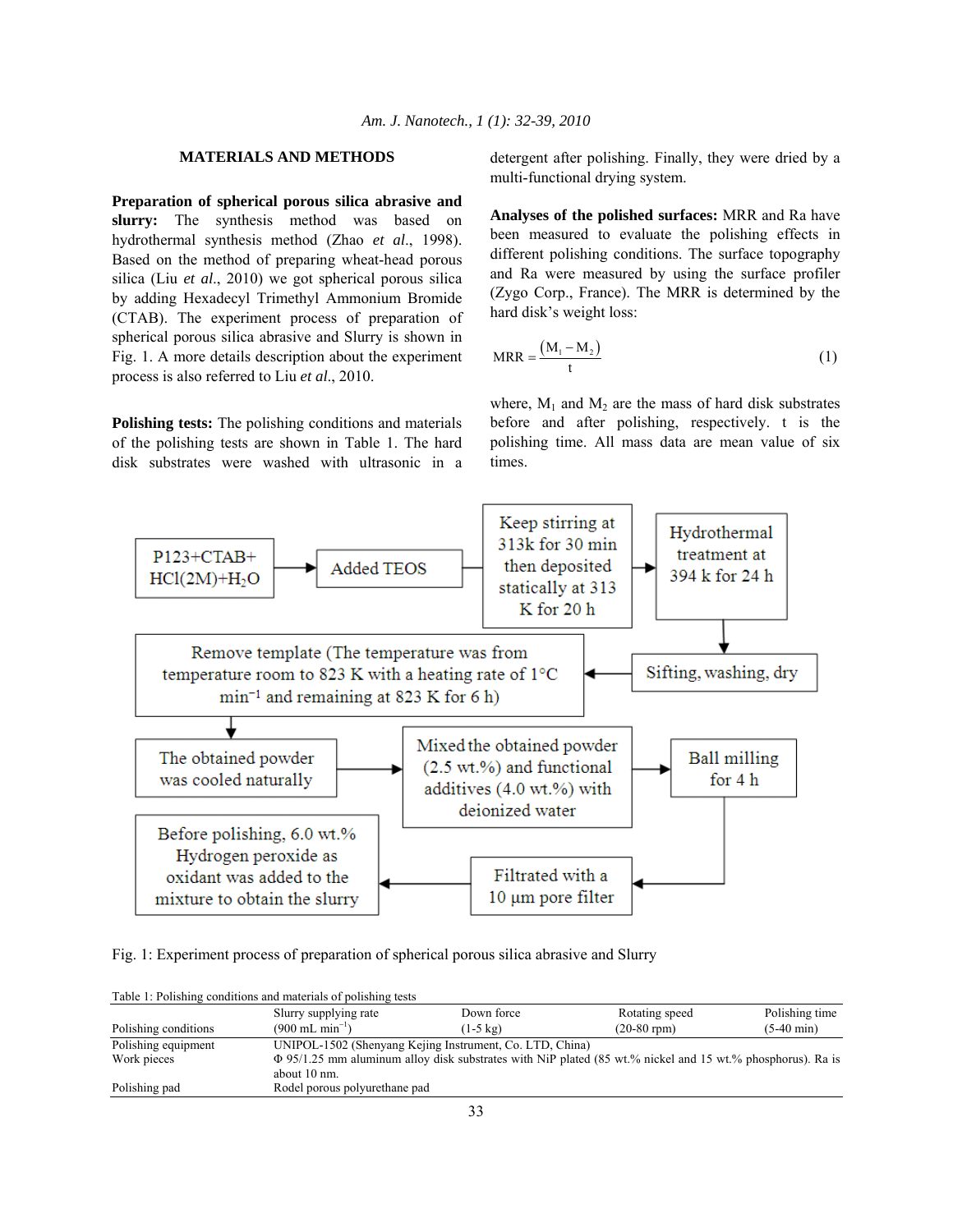## **RESULTS**

**Characterization of spherical porous SBA-15:** In the XRD pattern of spherical porous SBA-15 (Fig. 2), the strong diffraction peak near 1° indicates that the spherical porous SBA-15 has well ordered structure. Transmission Electron Microscopy (TEM) image (Fig. 3a) shows that the spherical porous SBA-15 possesses well-ordered arrays of mesopores (1D channel). Figure 3b shows the SEM image of the spherical porous SBA-15. The diameters of the particles range from 0.5-1.2 μm.

**CMP performances of slurry containing spherical porous SBA-15 abrasive:** In order to further study of CMP performances of porous silica abrasives, the influences of polishing parameters including polishing time, down force and rotation speed on MRR and Ra were studied in hard disk substrate CMP with these prepared spherical porous SBA-15 abrasives.

 As shown in Fig. 4, the MRR of hard disk substrate increases with the increasing of rotating speed, which is attributed to the increasing chance of friction between hard disk substrate, polishing pad and abrasives (Liu *et al*., 2010). Moreover, the Ra value decreases with the increase of the rotating speed which is attributed to the high material removal amount at the high rotating speed. The highest removal rate of 1.91 mg min<sup>-1</sup> is obtained at 80 rpm but the lowest Ra is obtained at 60 rpm. Therefore, the optimum rotating speed of hard disk substrate CMP is selected about 60 rpm considering both MRR and Ra.

 The effects of down force on MRR and Ra of hard disk substrate are shown in Fig. 5. The MRR increases continuously with the increasing of the down force. This may be due to a stronger mechanical grinding effect to impact and grind the substrate surface. With the down force increasing, the Ra decreases gradually and reaches the minimum when the down force is 4 Kg. Fig. 6 shows that Ra of hard disk substrate will decrease with the increasing of polishing time. But the surface average roughness value does not decrease after 20 min of polishing. In other words, polishing time of 20 min is enough for the prepared abrasive. Prolonging the polishing time cannot improve surface quality any more.

 In order to compare the polishing performances between slurry containing solid  $SiO<sub>2</sub>$  and spherical porous SBA-15, Surface morphology and roughness of hard disk substrate polished in different slurries were analyzed by ZYGO morphology.



Fig. 2: Powder XRD pattern of spherical porous SBA-15





Fig. 3: TEM image (a) and SEM image (b) of spherical porous SBA-15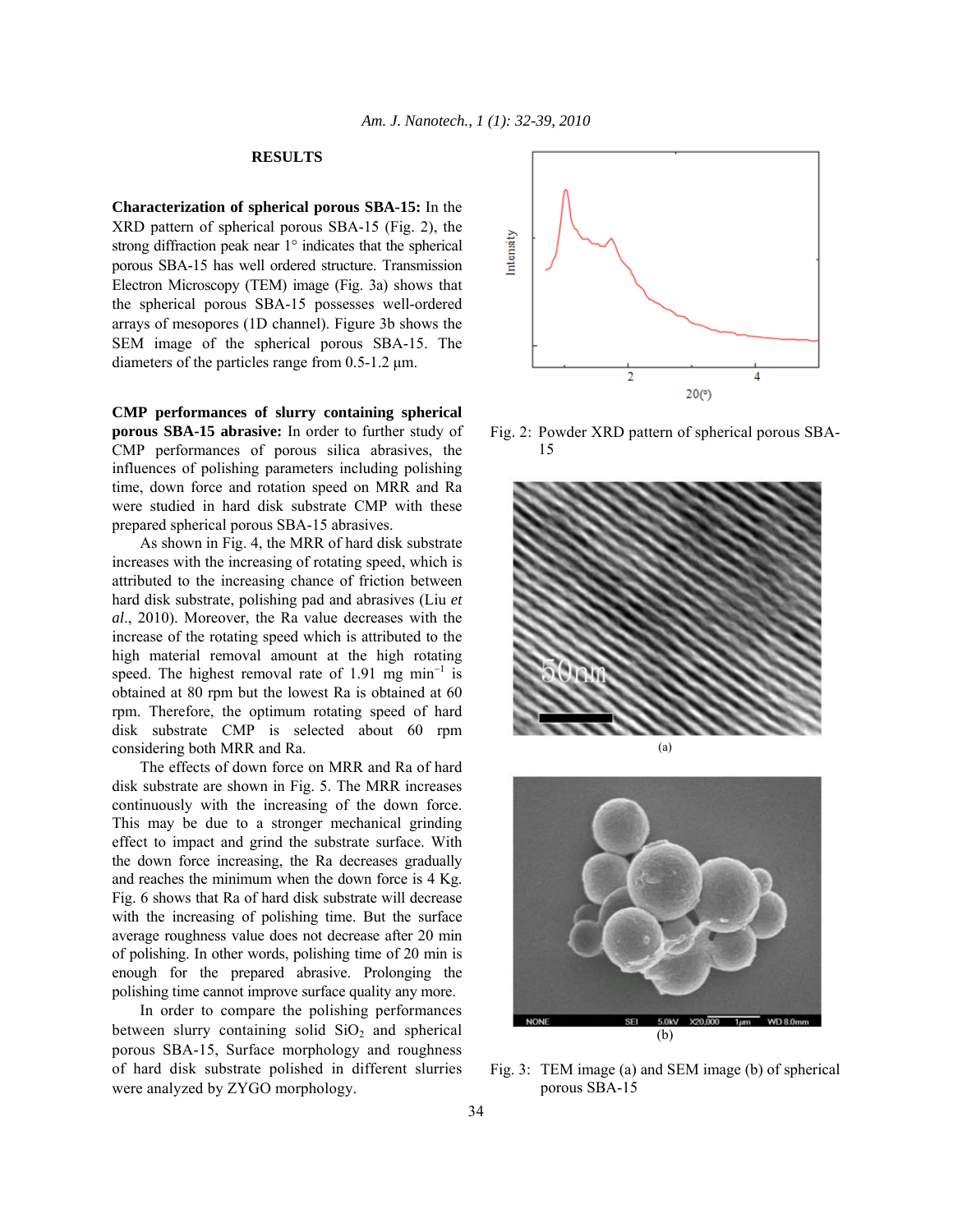

Fig. 4: Effect of rotating speed on (a) MRR and (b) Ra (down force = 4Kg; polishing time =15 min)



Fig. 5: Effect of down force on (a) MRR and (b) Ra (rotating speed = 60 rpm; polishing time = 15 min)



35 Fig. 6: Effect of Rotating time on Ra (rotating speed = 60 rpm; down force =  $4 \text{ kg}$ )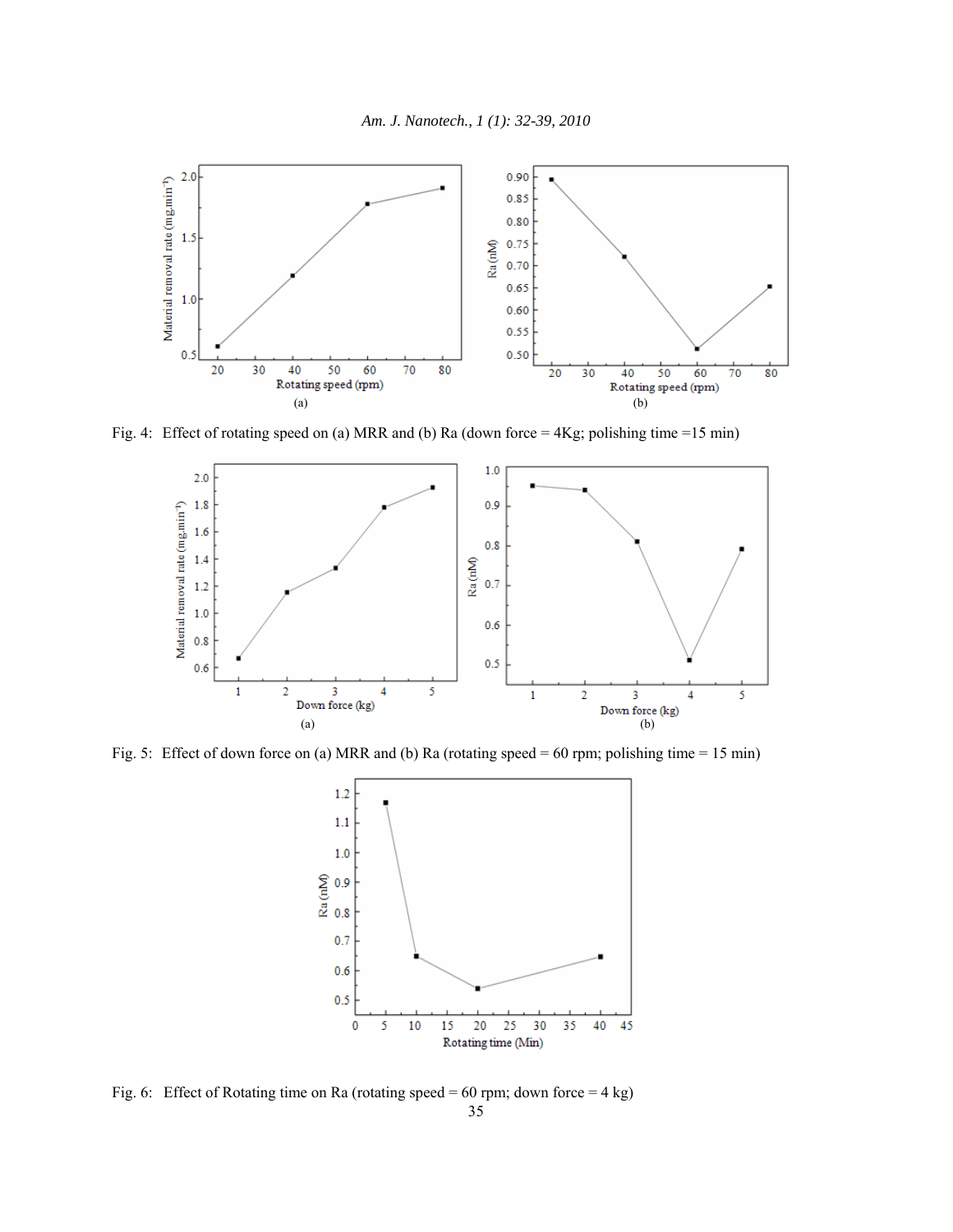As shown in Fig. 7-8, the surface before polishing is very rough with many scratches. After polishing in slurry containing solid  $SiO<sub>2</sub>$ , the surface became smooth and Ra decreased from 8.234-1.159 nm, but some small scratches still exist there. However, when

polished with slurry containing spherical porous SBA-15 under the same polishing conditions, the surface became smoother, the scratches could hardly be observed and Ra decreased from 8.409- 0.539 nm.





Fig. 7: Surface morphology and roughness of hard disk substrate (a) before polishing, (b) after polishing in the slurry containing solid  $SiO<sub>2</sub>$ . (The polishing conditions are the rotating speed of 60 rpm, the down force of 4 kg and the polishing time of 20 min)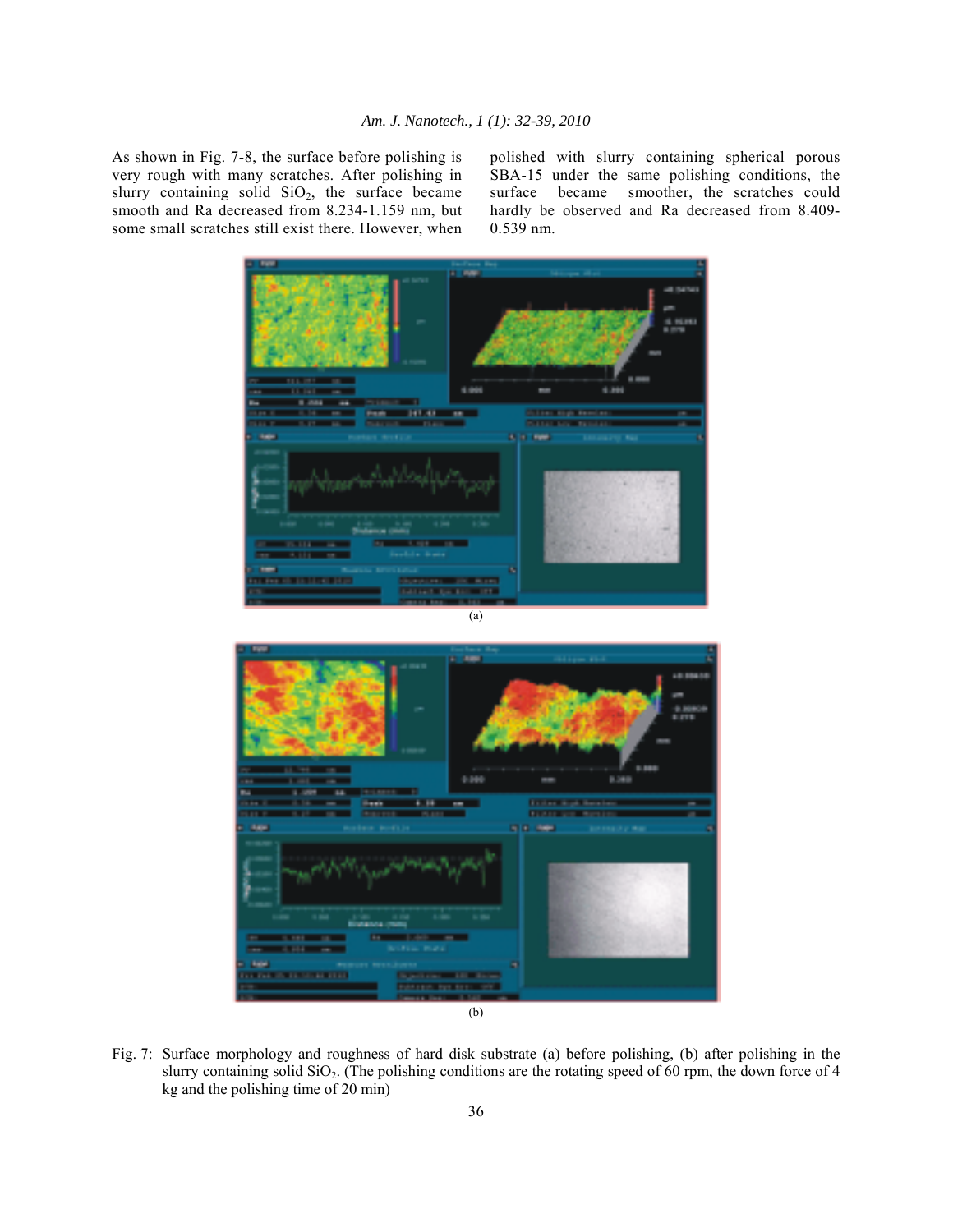

*Am. J. Nanotech., 1 (1): 32-39, 2010* 

Fig. 8: Surface morphology and roughness of hard disk substrate (a) before polishing, (b) after polishing in slurry containing spherical porous SBA-15. (The polishing conditions are the rotating speed of 60 rpm, the down force of 4 kg and the polishing time of 20 min)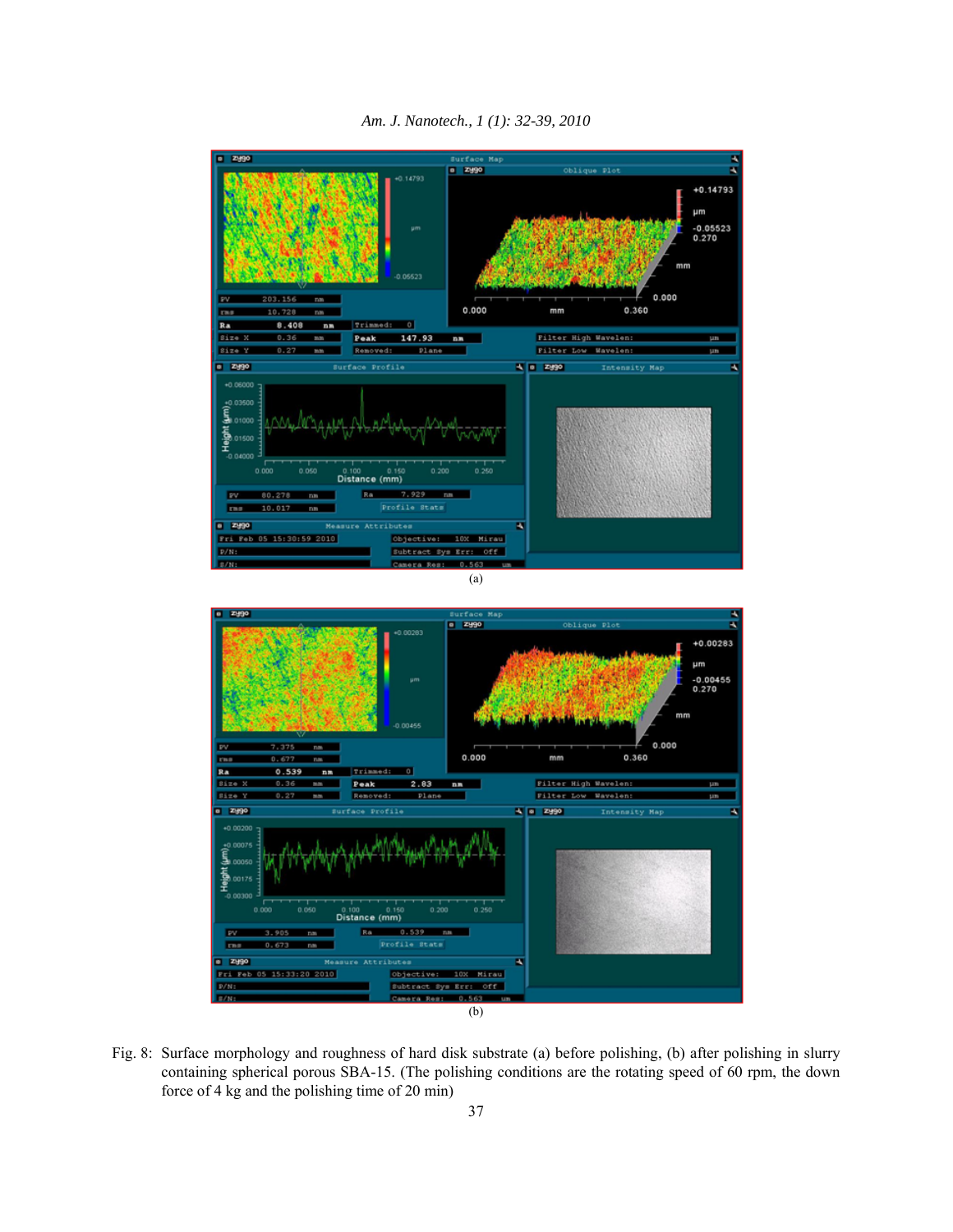#### **DISCUSSION**

 The improvement in CMP performance of spherical porous SBA-15 abrasive comparing with solid silica abrasive may be attributed to their channel structure. With channel structure, the porous SBA-15 abrasives can absorb water and  $H_2O_2$  during CMP polishing, which may improve the chemical polishing, which may improve the chemical performances of slurry. On the other hand, the pore channel structure makes the spherical porous particles susceptible to small deformation. Thus the channel structure can decrease excessive mechanical damage. Therefore the scratching was prevented and surface roughness was reduced.

## **CONCLUSION**

 The spherical porous silica abrasive was synthesized based on the hydrothermal synthesis method. Compared with solid silica abrasive, the prepared spherical porous silica abrasive had better aluminum alloy disk substrates CMP performance under the same polishing conditions. Moreover, when enhancing the polishing down force and rotating speed in CMP with porous silica abrasives, Ra of hard disk substrate decreases and MRR increases. And Ra will decrease with the increasing of polishing time and get minimum value after about 20 min. In addition, understanding the differences of CMP performances between spherical porous silica abrasive and wheathead porous silica abrasive needs more work to be done in the future.

## **ACKNOWLEDGMENT**

 The study was supported by National Natural Science Foundation of China (Grant No. 90923016, 50905104, 60773080), Innovation Program of Shanghai Municipal Education Commission (Grant No. 09ZZ86) and Leading Academic Discipline Project of Shanghai Municipal Education Commission (Project No. J50102), Tribology Science Fund of State Key Laboratory of Tribology (Project No. SKLTKF09A04) and Innovative Foundation of Shanghai University.

## **REFERENCES**

- Aksu, S., L. Wang and F.M. Doyle, 2003. Effect of hydrogen peroxide on oxidation of copper in CMP slurries containing glycine. J. Electrochem. Soc., 150: 718-723. http://dx.doi.org/10.1149/1.1615611
- Chen, Y., J.X. Lu and Z.G. Chen, 2011. Preparation, characterization and oxide CMP performance of composite polystyrene-core ceria-shell abrasives. J. Microelectron. Eng. 88: 200-205. DOI: 10.1016/J.MEE.2010.10.019
- Lee, H., Y. Zhuang, M. Sugiyama, Y. Seike and M. Takaoka *et al*., 2010. Pad flattening ratio, coefficient of friction and removal rate analysis during silicon dioxide chemical mechanical planarization. J. Thin Solid Films, 518: 1994-2000. DOI: 10.1016/J.TSF.2009.07.193
- Lei, H. and J.B. Luo, 2004. CMP of hard disk substrate using a colloidal  $SiO<sub>2</sub>$  slurry: Preliminary experimental investigation. J. Wear, 257: 461-470. DOI: 10.1016/J.WEAR.2004.01.017
- Lei, H., F.L. Chu and B.Q. Xiao, 2010a. Preparation of silica/ceria nano composite abrasive and its CMP behavior on hard disk substrate. J. Microelectron. Eng., 87: 1747-1750. DOI: 10.1016/J.MEE.2009.10.006
- Lei, H., N.J. Bu, R.L Chen and P. Hao, 2010b. Chemical mechanical polishing of hard disk substrate with  $\alpha$ -alumina-g-polystyrene sulfonic acid composite abrasive. J. Thin Solid Films, 518: 3792-3796. DOI: 10.1016/J.TSF.2010.01.003
- Lei, H., H.S. Lu, J.B. Luo and X.C. Lu, 2008. Preparation of α-alumina-g-polyacrylamide composite abrasive and chemical mechanical polishing behavior. J. Thin Solid Films, 516: 3005- 3008. DOI: 10.1016/J.TSF.2007.11.050
- Lei, H., J.B. Luo and X.C. Lu, 2006. Two-step chemical-mechanical polishing of rigid disk substrate to get atom-scale planarization surface. J. Chinese. J. Mech. Eng., 19: 496-499. http://direct.bl.uk/bld/PlaceOrder.do?UIN=203336 986&ETOC=RN&from=searchengine
- Lei, H., Y.L. Zhu and X.F. Tu, 2005. Preparation of ultra-fined  $Al_2O_3$  slurry and its polishing properties on disk CMP. J. Funct. Mater., 36: 1425-1428. http://en.cnki.com.cn/Article\_en/CJFDTOTAL-GNCL200509034.htm
- Liu, P., H. Lei and R.L. Chen, 2010. Polishing properties of porous silica abrasive on hard disk substrate CMP. Int. J. Abrasive Technol., 3: 228- 237. DOI: 10.1504/IJAT.2010.034053
- Oh, M.-H., J.-S. Nho, S.-B. Cho, J.-S. Lee and R.K. Singh**,** 2011. Polishing behaviors of ceria abrasives on silicon dioxide and silicon nitride CMP. J. Powder Technol. 206: 239-235. DOI: 10.1016/j.powtec.2010.09.025
- Qi, Z.Q. and W.M. Lee, 2010. XPS study of CMP mechanisms of NiP coating for hard disk drive substrates. J. Tribol. Int. 43: 810-814. DOI: 10.1016/J.TRIBOINT.2009.11.007
- Zantye, P.B., A. Kumar and A.K. Sikdar, 2004. Chemical mechanical planarization for microelectronics applications. J. Mat. Sci. Eng. R: Reports, 45: 89-220. DOI: 10.1016/J.MSER.2004.06.002